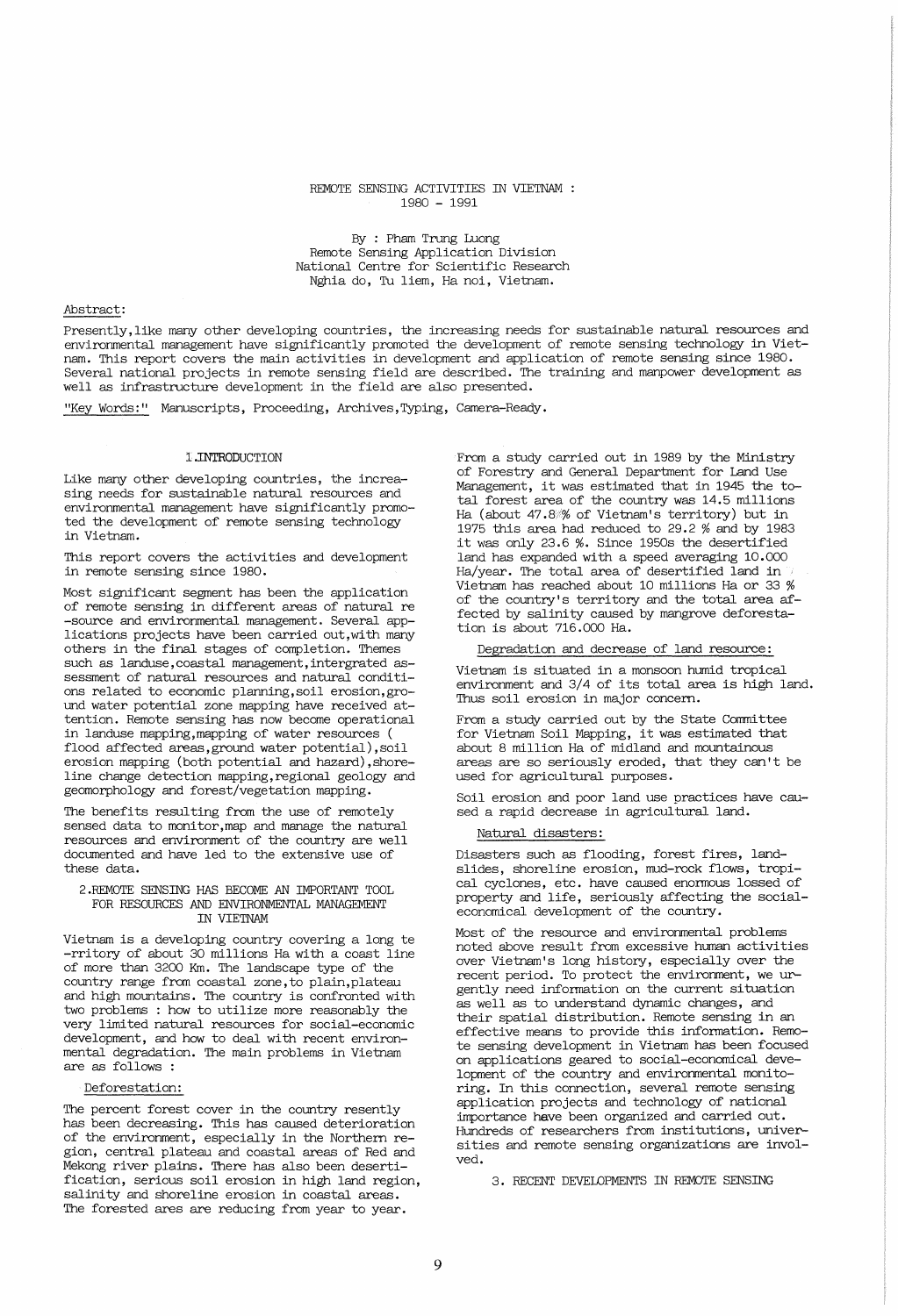Recognizing the benifits from the use of remotely sensed data in natural resource management, social -economic planning development and environmental management, the National Scientific Project for Remote Sensing was been organized by National Centre for Scientific Research (NCSR). It had a duration of 5 years 1980 - 1985.

The Project on Cartography and Remote Sensing was carried out between 1986 and 1990 when another scientific Project for Remote Sensing Application supported by NCSR was begun.

These projects focussed on the development of remote sensing and GIS technology as well as remote sensing applications for natural resource and environmental management.

The activities under these projects are described below.

- 3.1 Development in Remote Sensing and GIS Techno- $\overline{\log y}$ .
	- 3.1.1 3-layered Experiment

To effectively use remote sensed data for thematic mapping, interpretation keys are needed. In connec -tion with this the 3-layered experiments were carried out on 5 polygons located in different geographical areas of the country in 1980 and 1985 with multispectral photocameras MKF-6 and MKF-4. Many institutions/organizations were involved. Among these were the Space Research Centre ( now Remote Sensing Application Division ), Centre of Geography and Natural Resources, Institute of Forest Planning, Institute of Agricultural Planning, Institute of Geology and Mineral Resources, Institute of Pedology and Fertilizer, General Department for Land Use Management.

3.1.2 Study Optical Characteristics of Landscape

The spectral reflectance curves in VIS and NIR regions of electromanegtic spectrum of more than 100 natural objects distributed in different geographical areas of the country were studied by Remote Sensing Application Division (RSAD) and Centre for Space PhYSics and Remote Sensing Techniques. Several hand-held spectrometers made in Germany, Bungary and Vietnam with spectral resolution ranging from 8 to 10 nm were used for the study.

In addition, some related studies such as :" Influence of sun altitude on spectral reflectance abili ty of some natural objects in Vietnam ", " Influence of humidity on spectral reflectance curves of some Vietnam soil kinds ", etc. were also carried out by RSAD.

The obtained results are available not only for thematic interpretation using remotely sensed data but also for development of low cost optical, opto -electronic equipment needed for ground measurement as well as to assist both visual and digital interpretation.

3.1.3 Microware Remote Sensing Action Experiment

The experiment was done in 1989 with the purpose of applying a new sensor to certain natural conditions such as soil moisture and salinity for coastal land use management.

The experiment was carried out jointly by researchers from the Institute of Physics and Institute of Oceanography in cooperation with the Space Research Centre (Academy of Sciences, USSR).

#### 3.1.4 Development of Images Processing and GIS Software Systems

Several image processing and GIS software system have been developed by Institutions/Centres

- MIPS Multipurpose Image Processing System, which can be used for general image processing, thematic and statistic mapping , multidate image analysis, is based on IBM PC/AT compatable microcomputers. This software system has been developed by RSAD.
- DIPS Digital Image Processing System developed by Institute of PhYSics, Centre for Space Physics and Remote Sensing Techniques. The system is also based on PC/AT compatable microcomputers and can be used for general image processing, especially for land use analysis.
- GESSE- Geo-Expert System for Soil Evaluation is an expert GIS software system with an English version user interface. The system is based on an IBM PC/AT compatable microcomputer. It consists of a knowledge base, thematic data base and graphic data base. The system was developed by RSAD and Advanced Information Technology Corporation. Recently it was applied to soil erosion assessment and to poten -tial soil erosion and soil erosion hazard mapping for the northern mountainous region in the country. The system is expected to be further developed in the coming years.
- GIS The RSAD Geographic Information System is a general GIS based on IBM PC/AT compatable microcomputers, consisting of data digitization and editing, manipulating (polygon based overlay, merge, map join, clip, and select ), map drawing and DTM processing. The system development began in 1990 by RSAD and the Remote Sensing Data Centre (RSDC). Its development is expected to be continued over the next two years.

## 3.2 Remote Sensing Application for Resource and Environmental Management

Beside the above mentioned remote sensing application projects, several projects covering various fields of natural resources and environment in which remote sensing applications have been operationalised were carried out at both the national and regional levels. The main areas where remote sensing is effectively applied are as follows: land use mapping, flood mapping and damage assessment, geological and geomorphological mapping, soil mapping, ground water potential zone mapping, forest mapping, tropical cyclone forecast, etc. The activities are future described below.

### 3.2.1 Tropical Cyclone Forescat Using NOAA, METEOR and GMS

Under the first National Project for Remote Sensing (1980-1985) a study on tropical cyclone development determination, and movement detection of the cyclone "eye" using remotely sensed data such as NOAA METEOR and GMS was completed by the State Department for Hydro-Meteorological Forescat. Together with other traditional forescating methods, the analyzed results of this study are effectively used in forescating of tropical cyclone development and movement in the East Sea region, which directly influences Vietnam weather.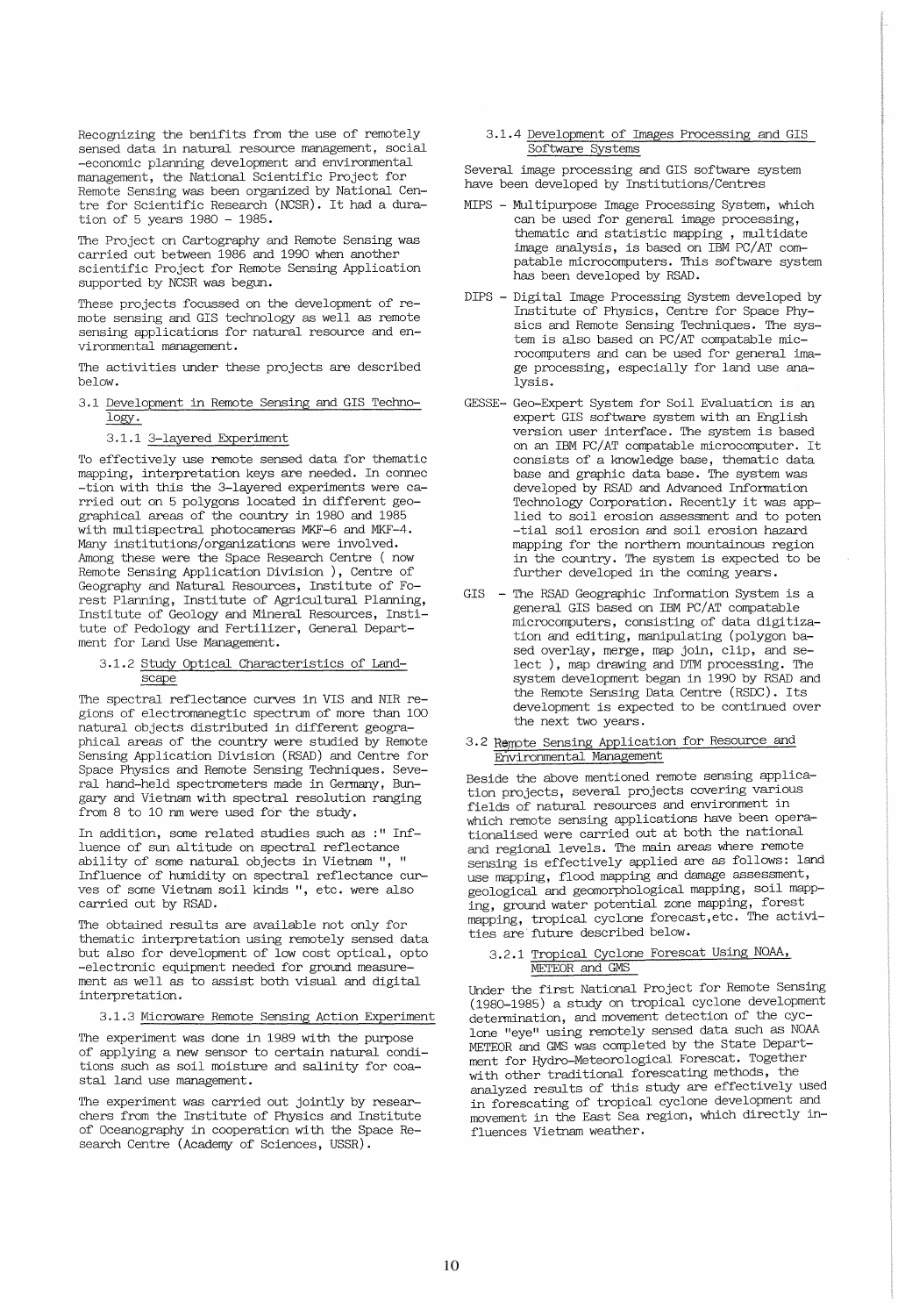# 3.2.2 Land Use Mapping

Based on research results obtained from the first Project for Remote Sensing, in 1984 a land use map of Lam Dong province 1/250,000 was made by RSAD using Landsat images combined with ground data.

Following that the land use of different geographical regions such as the central plateau Tay Nguyen, northern mountainous provinces, coastal zone, as well as a great number of provinces and distrits in the country have been mapped on scale ranging from 1/500,000 to 1/50,000 using remotely sensed data such as Landsat, SPOT, Soyuz and airphotos.

Today the technology for land use mapping using remote sensing is widely applied and has transfered to some user organizations in the country.

By the end of 1990, the Project supported by Gover -nment for land use mapping for the entire country at a scale of 1/250,000 using high resolution satellite data was carried out jointly by RSAD, RSDC General Department for Land Use Management, Institute of Forest Planning and Institute of Agricultural Planning. This Project is expected to be completed in 1991.

# 3.2.3 Forest Mapping

Based on research results obtained from the first National Project for Remote Sensing, forest mapping for the entire country was done. This included forest cover estimation and forest classification at scale ranging from 1/250,000 to 1/500,000 using remotely sensed data acquired in 1985,1987, and 1990. This was carried out by the Institute of Forest Planning in cooperation with RSAD.

# 3.2.4 Soil Erosion Mapping

In 1990 a soil erosion mapping project was carried out under the Remote Sensing Application Project supported by the National Centre for Scientific Research. The study on potential soil erosion and soil erosion hazard mapping was carried out by RSAD in cooperation with the Institute for Pedology and Fertilizer, Institute of Agricultural Planning, Institute of Forest, Centre of Geography and Natural Resources, and Centre for Forest Data Processing.

The study uses multi-level remote sensing information for producing several thematic maps needed for soil loss analysis using the Universal Soil Loss Equation of Wishmeier and Smith and for maps of potential soil erosion and soil hazard. The Geo -Expert System for Soil Evaluation is a very important part of this study.

The first results obtained show that remote sensing combined with other data sources can provide unique and useful information to determine soil erosion risks at scales ranging between 1/50,000 to 1/250,000.

## 3.2.5 Flood Mapping

Most of the major floods in the country in 1988 were mapped in near real-time using Landsat data. Maps given to State goverments/user agencies, provided necessary data such as flood affected areas and assessment of damage due to floods. The operational mapping of floods has been carried out for the last four to five years using satellite remote sensing data.

#### 3.2.6 Ground Water Potential Zone Mapping

About one-third of the provinces and cities in the

country have been mapped at 1/250,000 scale for ground water potential zones in framework of several projects supported by government/local user agencies. Several organizations including the Centre of Geography and Natural Resources, the Institute of Water Resources, the Ha noi College of Mining and Goelogy and others are involved in this work.

## 3.2.7 Coastal Management

Information on coastal land use, coastal processes and sediment dynamics are vital for coastal management. Coastal environments are made very dynamic by human and marine activities, and hence require periodic monitoring. In view of this, a study was done on the application of multitemporal satellite data covering the entire coastal zone. Resulting were land use, shoreline change and turbidity/suspended sediment distribution maps at the scale of  $1/250,000$ . This work was done jointly by RSAD, State Department for Geodegy and Cartography, General Department for Land Use Management, Remote Sensing Data Centre,Centre for Sea and River Dynamics and Institute of Oceanography. This has been done in the framework of the National Scientific Programme for Marine and Coastal Research coded 48-B.

#### 3.2.8 Integrated Assessment of Natural Resource and Natural Conditions for Planning Development

The limitation of conventional methods used for integrated assessment of natural resources and natural conditions are several :

- Multiplicity of agencies generating similar but incompitible data sets.

- No regular procedures for periodically updating the data.

- Practices of storing data are not amenable to efficient retrieval.

The advantages of remote sensing data, such as synoptic view and repetitive coverage, help overcome these limitations. It is not surprising, therefore that some integrated studies for development planning at the district level have been done using high resolution satellite and airborne data combined with other information.Many scientists from RSAD, Centre of Geography and Natural Resources, Institute of Agricultural Planning, Institute of Forest Planning, Institute of Pedology and Fertilized, General Department for Land Use Management were involved in these studies.

In 1989, under the Project RAS/86/141 supported by Regional Remote Sensing Programme RRSP/ESCAP the similar study on " Analysis of Remote Sensing Data for Assessment of Natural Conditions and Natural Resources and Their Dynamic on Some Coastal Zones for Inventory and Economic Development and for Environment " was done jointly by RSAD, Centre of Geography and Natural Resources, and the Institute of Physics.

The obtained results such as methodology of integrated assessment using remotely sensed data, thematic mapping by remote sensing technique for coastal zone, etc. have been presented and assessed on Regional Seminar on " Application of Remote Sesing Techniques to Coastal Studies and Environmental Monitoring " held in Ha noi from 12 to 15 September 1989. The Seminar was organized by RRSP/ ESCAP in cooperation with National Committee for Space Research and Application of Vietnam.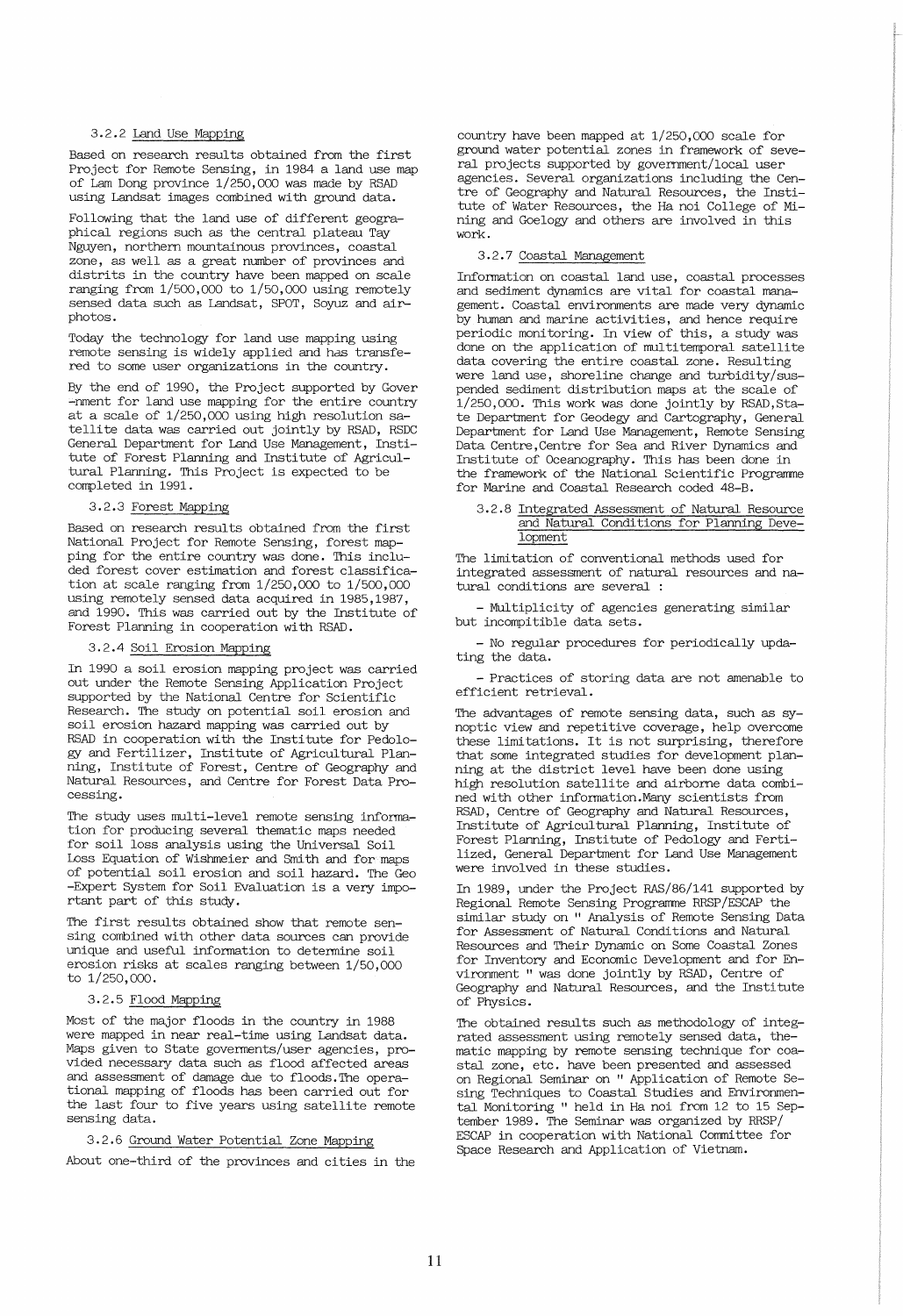# 3.2.9 Environment

Recently, safeguarding the environment has been a matter of concern for scientists, politicians and the public. As a result, many projects have been initiated to stuqy the impact of hydro-electric power stations, deforestation, coastal erosion etc on the environment. The use of remote sensing tech -niques has been well demonstrated in these studies. Five such projects have been approved by RSAD, Centre of Geography and Natural Resources, Centre of Environment, and Institute of Forestry. These projects include :

a/ Environmental impact assessment due to hydro -electric power stations situated in Hoa binh and Tri an.

b/ Environmental impact assessment due to defo-<br>restation in (i) the northern mountainous area, (ii) the central plateau Tay nguyen and (iii) the mangrove forest area Minh hai.

c/ Changes in coastal environment due to coastal erosion by-sea and pollution by industries situated near coast of Red river delta.

4. REMOTELY SENSED DATA RECEIVING AND SUPPLY

Although Vietnam was interested in remote sensing for natural resources management and environmental monitoring at an early date, only receiving stations for meteorological satellites have been in operation.

The first such ground station, APT, was build in Ha noi in 1975 with technical cooperation between Vietnam and USSR. Up to 1983 this APT was unique.

By the end of 1987 the autoreceiving station GMS to operate in framework of Project VIE/83/004 signed by UNDP and the National Centre for Scientific Research of Vietnam. The GMS station can receive only the LR/FAX images. These images are produced by sampling and relocating original VISSR images. The primary spatial resolution of GMS VISSR is 5 x 5 km for the infrared channel at nadir.

Since 1988, under Project vIE/87/015 signed by UNDP and General Department of Meteorology and Hydrology, another three similar stations were build in Ha noi, Da nang; and Ho Chi Minh cities. They began to operate by the end of this. year.

Presently in Vietnam, every day several images of cloud field and ground surface in VIS and IR regions of electromagnetic spectrum from meteosatelli tes such as NOAA 10-11, METEOR-16, GMS, COSMOS-1939 are received.

The processing and data supply of these meteosatellite images are carrying out directly by the re- ceiving stationS.

Because of the lack of ground receiving stations, some kinds of earth resource satellite images/photos such as Landsat, SPOT, Soyuz, etc. are primarily supplied by international cooperation through scientific-technical projects. Satellite data in the form of positive/negative false color or B and W film or printed copies are chemically processed by the RSAD photo laboratory, which was equipped through Project VIE/83/004. The produced copies data can be supplied to user organizations by their proposals. Soyuz photos are available at State Department of Geodegy and Cartography.

CCT data can be copied or recorded on floppy disks at National Centre for Scientific Research for sup -ply to users using Digital Image Analysis System

A6471 " Robotron " (Made in Germany) and Digital Image Processing System " Pericolor 2001 " (Made in France). The mentioned systems. were equipped by Project VIE/83/004. From beginning of 1991 another Digi tal Image Processing System " DIDACTIM " (Made in France) of Institute of Geology has been available. A Canadian-made system, PCI's EASI-Pace,has been supplied through the FAO.

ACCording to national plans,B and W air photography at scales ranging from  $1/20,000$  to  $1/75,000$  of the country are done regularly by State Department of Geodegy and Cartography. From 1985, air photography from a Hasselblad multispectral camera has been made available through RSAD by Project VIE/83 /004. The multispectral photos in VIS and IR are available to users at RSAD.

#### 5. TRAINING AND MANPOWER. DEVELOPMENT

Training in remote sensing has been an important activity to encourage the use of remote sensing technology. However, due to economic, educational and administrative problems, activity in this field is limited. To date, under project VIE/83/ 004, activities have included two official training courses on the background of remote sensing and remote sensing application organized by RSAD in 1983 and 1984. In these there has been participation of remote sensing specialists from Germany, the Netherlands and India. Later, during the period from 1985 to 1990, some local training courses (ten days each) were organized by RSAD in cooperation with the RSDC in the field of aerial and satellite remote sensing application in various natural resources themes. Although educational courses in remote sensing are not offered by Universities, specialized themes on the introduction of remote sensing have been organized jointly by scientists from RSAD, Centre of Geography and Natural Resources, Institute of Agricultural Planning and State Department of Geodegy and Cartography.

To meet long term trained manpower requirements for remote sensing personnel, the Ha noi College of Mining and Geology was the first to have started teaching remote sensing as a part of an already existing course dealing with natural resources and allied fields. Many of other universities are expected to include remote sensing cources in  $\sim$ expected to include remote sensing cources in<br>their own curricula in the near future.

To increase the knowledge level in remote sensing during the last decade, about 50 scientists from remote sensing and user organizations have been sent abroad to train at remote sensing Institution /Organizations. Some have returned· with M.Tech. Degree in remote sensing.

#### 6. INFRASTRUCTURE DEVELOPMENT

To effectively use remote sensing for different application fields in natural resources and environment; institutions and departments such as Institute of Agricultural Planning, Institute of Forest Planning, Institute of Meteorology and Hydrology, State Department of Geodegy. and Cartography etc. have established their own remote sensing centres. There are now four such centres in operation. They have taken part in major applications projects such as land use mapping, coastal management, etc. In addition, they are also carrying out projects covering several application themes of specific importance to the institute's or department's specialized fields.